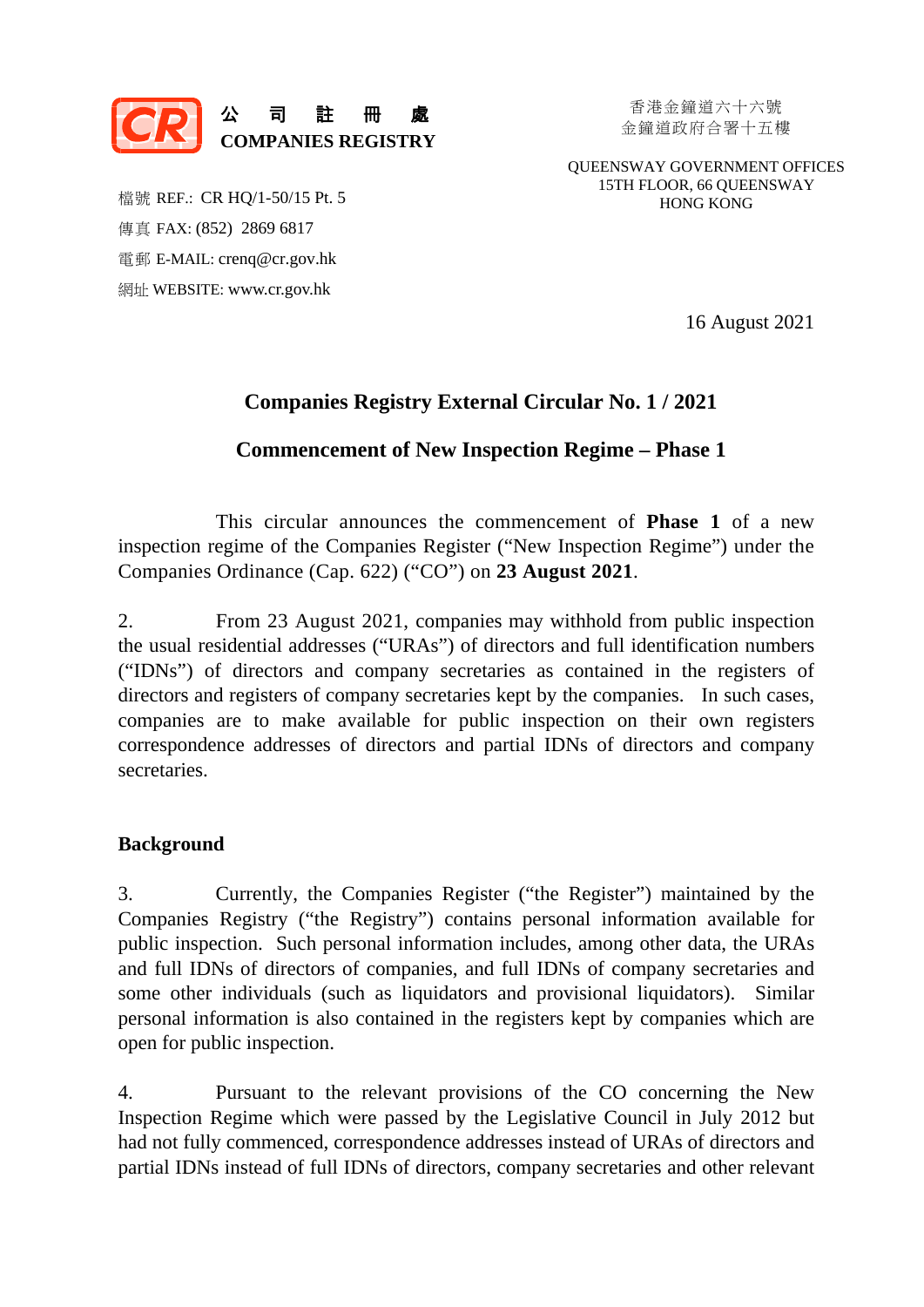persons would be made available on the Register for public inspection. The URAs and full IDNs ("Protected Information") would only be accessible by "specified persons" upon application. Similarly, companies may withhold from public inspection the Protected Information on the registers they have kept.

#### **Implementation of the New Inspection Regime**

5. Seven pieces of subsidiary legislation have been made to implement the New Inspection Regime under the CO in three phases. The subsidiary legislation includes:-

- (a) the Companies Ordinance (Commencement) Notice 2021;
- (b) the Companies Ordinance (Commencement) (No.2) Notice 2021;
- (c) the Companies Ordinance (Commencement) (No.3) Notice 2021;
- (d) the Companies (Residential Addresses and Identification Numbers) Regulation;
- (e) the Company Records (Inspection and Provision of Copies) (Amendment) Regulation 2021;
- (f) the Companies (Non-Hong Kong Companies) (Amendment) Regulation 2021; and
- (g) the Companies Ordinance (Amendment of Schedule 11) Notice 2021.
- 6. Details of the phased implementation are as follows:-
	- (a) **Phase 1**

From 23 August 2021, companies may replace URAs of directors with their correspondence addresses, and replace full IDNs of directors and company secretaries with their partial IDNs on their own registers for public inspection;

(b) **Phase 2** 

From 24 October 2022, Protected Information on the Index of Directors on the Register will be replaced with correspondence addresses and partial IDNs for public inspection. Protected Information contained in documents filed for registration after commencement of this phase will not be provided for public inspection. "Specified persons" could apply to the Registry for access to Protected Information of directors and other persons; and

(c) **Phase 3** 

From 27 December 2023, data subjects could apply to the Registry

 $- 2 - 1$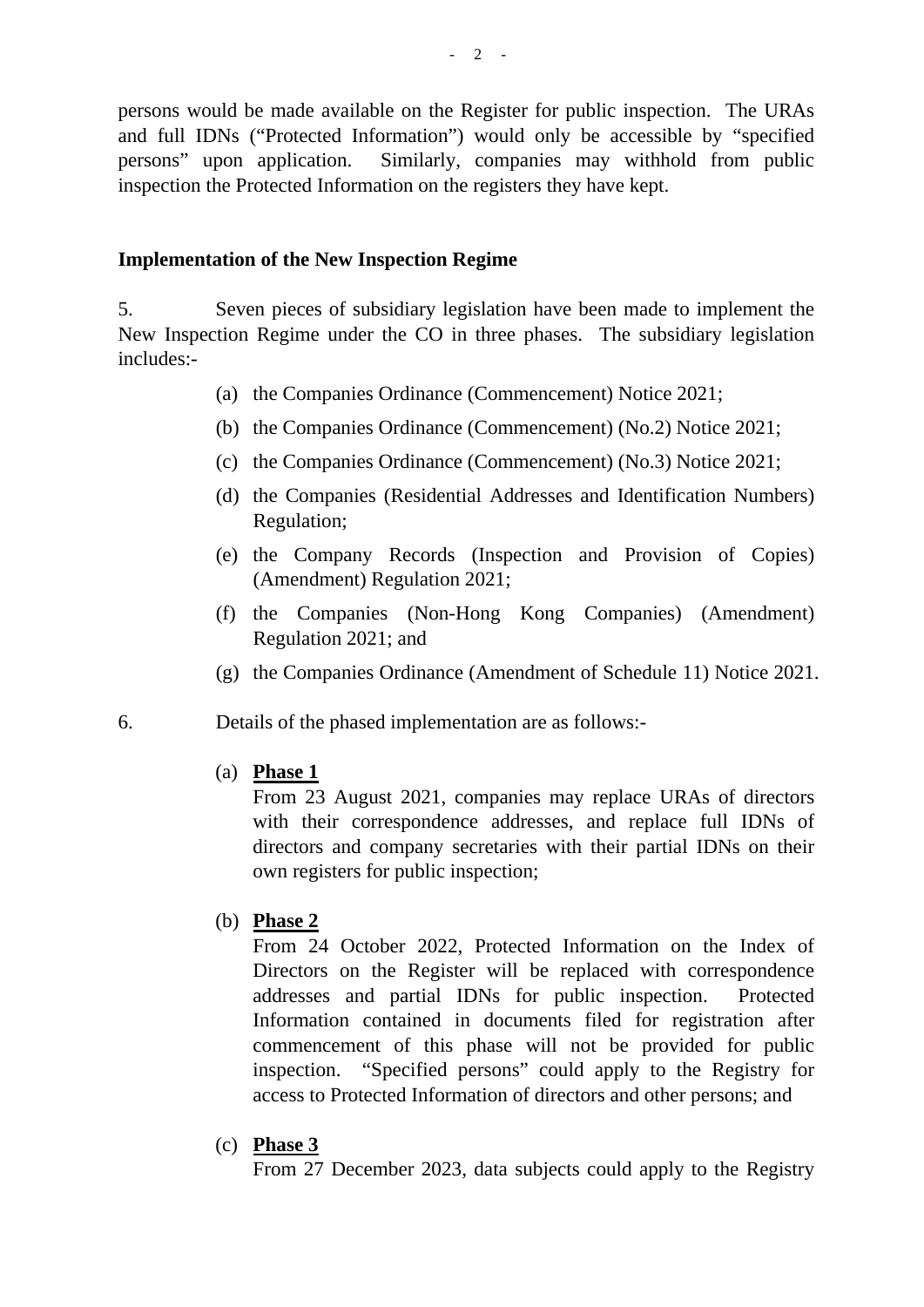for protecting from public inspection their Protected Information contained in documents registered with the Registry ("Withheld Information"), and replace such information with their correspondence addresses and partial IDNs. "Specified persons" could apply to the Registry for access to Withheld Information of directors and other persons.

7. The key features and transitional arrangements for Phase 1 are summarised at the **Annex**.

## **Information and Enquiries**

8. Please visit the thematic section on "New Inspection Regime" on the Registry's website at www.cr.gov.hk/en/legislation/nir/overview.htm. The section contains the subsidiary legislation and frequently asked questions on Phase 1 of the New Inspection Regime.



9. The detailed arrangements for implementation of Phase 2 and Phase 3 of the New Inspection Regime will be announced on the Registry's website (www.cr.gov.hk) and updated in the thematic section nearer the time.

10. Enquiries concerning this circular can be directed to Ms Katrina Suen, Assistant Registry Manager (Customer Services), at (852) 2867 4570 or [crenq@cr.gov.hk.](mailto:crenq@cr.gov.hk)

> **Ms Kitty TSUI Registrar of Companies**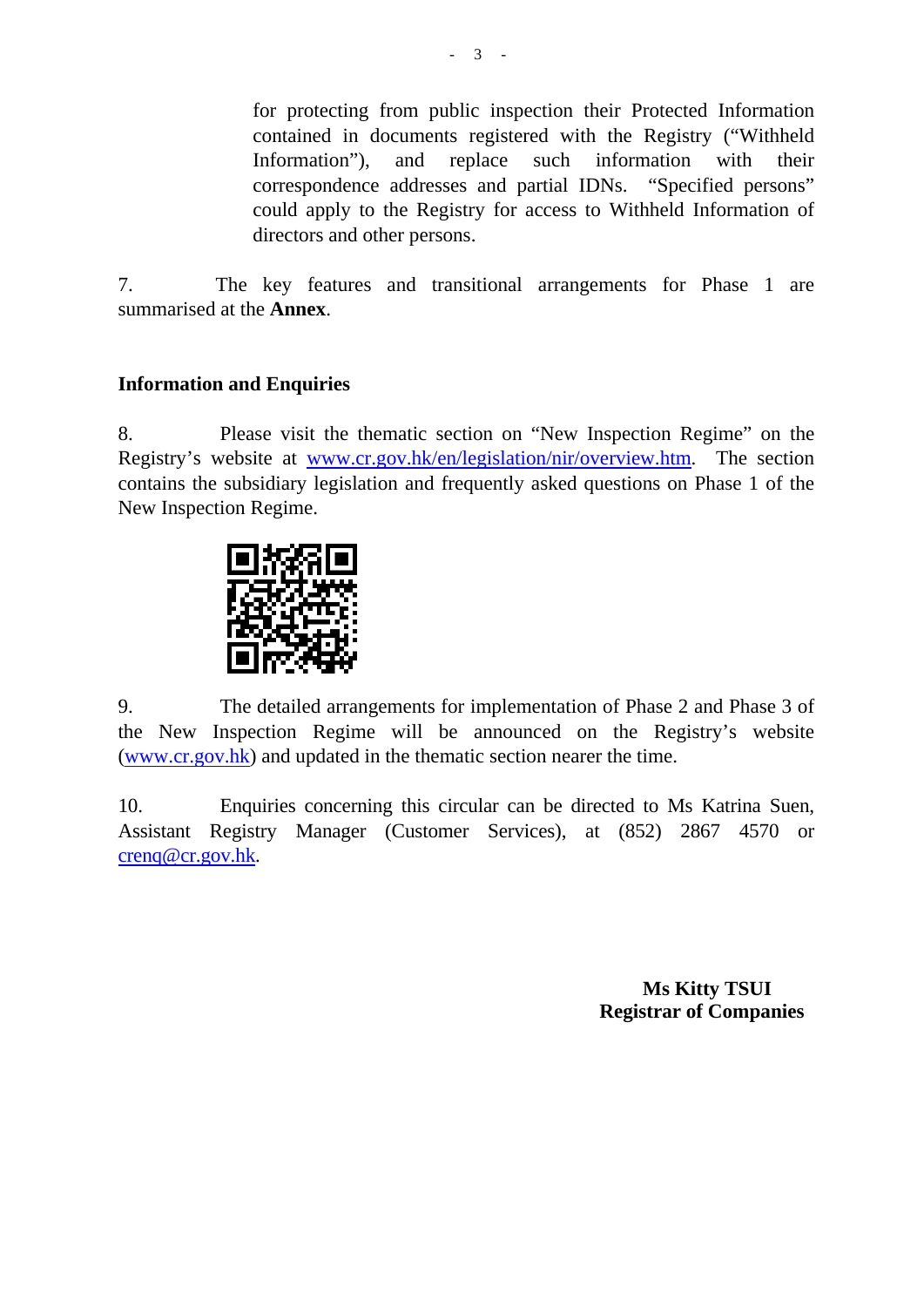# **Phase 1 of the New Inspection Regime**

### **A Summary of the Key Features and Transitional Arrangements**

- In accordance with section 643(1)(a)(ii), (2)(b) or (3)(b) (in so far as it relates to a correspondence address) and section 643(5) of the CO, a company's register of directors is required to contain a correspondence address of its director or reserve director who is a natural person ("specified director") and such address must not be a post office box number.
- $\triangleright$  Section 115A of Schedule 11 to the CO provides for the transitional arrangements in relation to compliance with the requirement under section  $643(1)(a)(ii)$ ,  $(2)(b)$  or  $(3)(b)$ upon the commencement of Phase 1 of the New Inspection Regime:
	- (a) The register of directors of a company need not contain a specified director's correspondence address before the company's first annual return date on or after the commencement date of Phase 2 of the New Inspection Regime, unless –
		- (i) the particulars of the specified director are first entered in the register of directors on or after the commencement date of Phase 2; or
		- (ii) any change is made to the particulars of the specified director contained in the register of directors on or after the commencement date of Phase 2.
	- (b) The address of the company's registered office is to be regarded as the correspondence address of the specified director until whichever is the earlier of the following –
		- (i) the date on which the company enters the specified director's correspondence address in its register of directors;
		- (ii) the company's first annual return date on or after the commencement date of Phase 2.
	- (c) Before the commencement of Phase 2, a company does not need to deliver to the Registrar of Companies ("the Registrar") a notice under section 645(4) of the  $CO for -$ 
		- (i) entering in the company's register of directors a correspondence address of a specified director; or
		- (ii) making any change to a specified director's correspondence address contained in the company's register of directors.